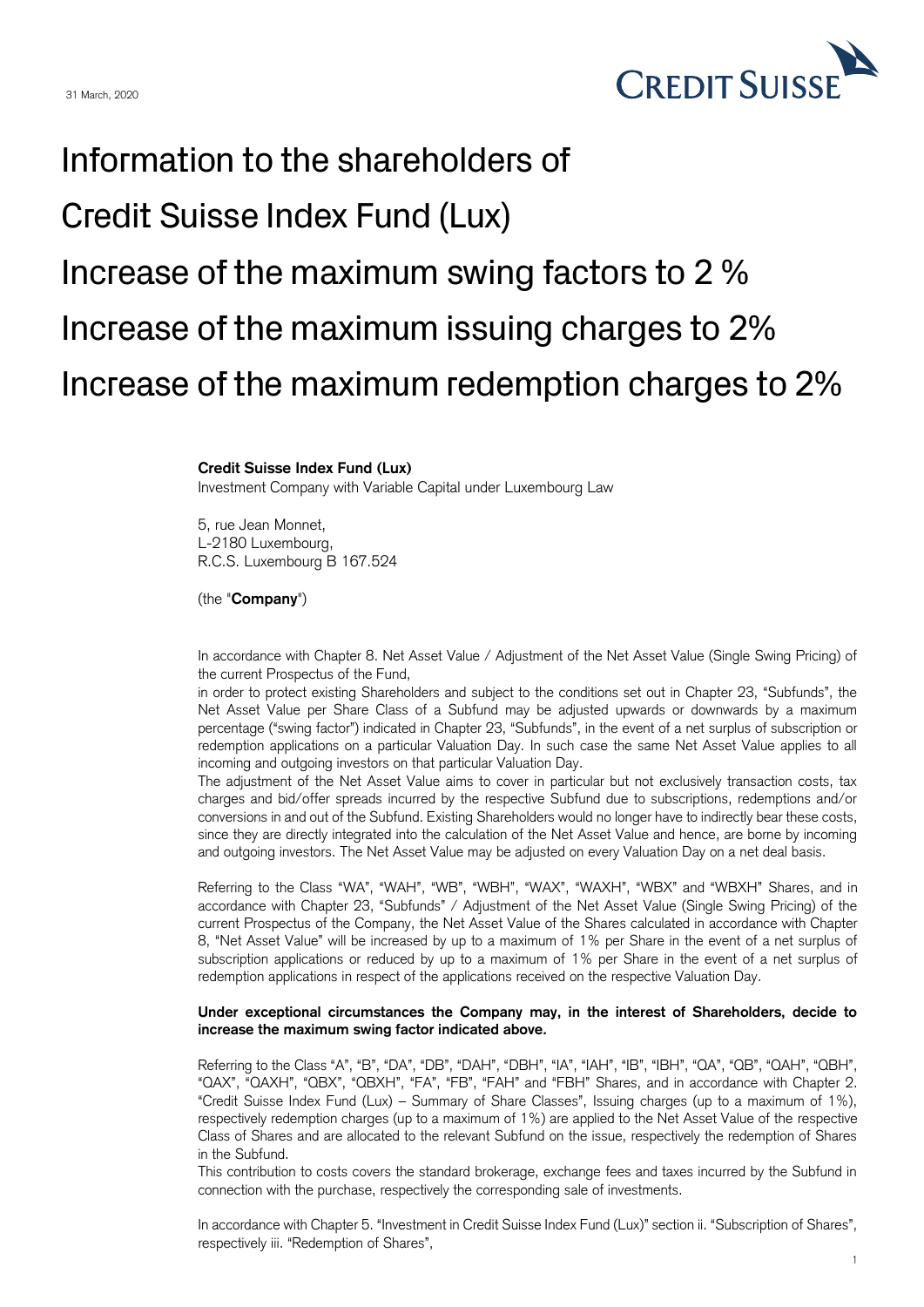**The board of directors of the Management Company shall be authorized to raise the amount of the issuing charges respectively the redemption charges, only when exceptional circumstances or events arise and investors must be aware that the maximum amount may be exceeded in such exceptional circumstances or events, subject to a decision of the board of directors of the Management Company.** 

Concerns about the spread of the novel coronavirus ("Covid-19") have caused governments to take measures to prevent the spread of viruses, including restrictions on travel and public transport and prolonged closures of workplaces. The outbreak of communicable diseases such as Covid-19 on a global scale has affected the investment sentiment and resulted in volatility in global capital markets, respectively adversely affected regional or global economies which in turn gives further rise to significant costs of trading to the Subfunds..

In the assessment of the current market circumstances during this period of the current financial crises, a considerable decrease of liquidity on specific segments of fixed income markets was noticed, and credit spreads have widened reflecting increased global credit risk, manifesting itself most recently in emerging markets and in the sovereign spreads.

Considering the foregoing and in order to protect and to ensure that the remaining investors in the Subfunds are not impacted by the transaction costs incurred as a result of an increase in volume in investor flows,

**the Board of Directors has decided to increase the maximum swing factor from 1% up to 2% for Class "WA", "WAH", "WB", "WBH", "WAX", "WAXH", "WBX" and "WBXH" Shares for the Subfunds listed hereafter.**

**Furthermore, notice is hereby given to the Shareholders that the decision has been taken to also increase the maximum amount of the issuing charges respectively the redemption charges from 1% to 2% for Class "A", "B", "DA", "DB", "DAH", "DBH", "IA", "IAH", "IB", "IBH", "QA", "QB", "QAH", "QBH", "QAX", "QAXH", "QBX", "QBXH", "FA", "FB", "FAH" and "FBH" Shares for the Subfunds listed hereafter.**

The Shareholders are informed that the prospectus of the Company has been updated accordingly, with the amendments of Chapter 2. "Credit Suisse Index Fund (Lux) – Summary of Share Classes", as well as Chapter 5. "Investment in Credit Suisse Index Fund (Lux)" section ii. Subscription of Shares and section iii. Redemption of Shares and section iv. Conversion of Shares to clarify that the contribution to costs covers in particular but not exclusively transaction costs, tax charges and bid/offer spreads incurred by the respective Subfund due to subscriptions, redemptions and/or conversions in and out of the Subfund.

Finally, Chapter 23, "Subfunds" has been updated accordingly to include the new maximum swing factor from 1% to 2% in the section "Adjustment of the Net Asset Value (Single Swing Pricing)" in relation to the swing pricing mechanism.

## **These changes are implemented with immediate effect, for the Net Asset Values calculated as of 31 March 2020.**

Shareholders are not required to take any action in relation to the changes described above.

| <b>ISIN</b>  | <b>Subfund name and Share Class</b>                         |
|--------------|-------------------------------------------------------------|
| LU1479966837 | CSIF (Lux) Bond Corporate EUR - DB EUR                      |
| LU1479968452 | CSIF (Lux) Bond Corporate EUR - FB EUR                      |
| LU2043966121 | CSIF (Lux) Bond Corporate EUR - WB EUR                      |
| LU1808485848 | CSIF (Lux) Bond Corporate Global - DB EUR                   |
| LU1808486572 | CSIF (Lux) Bond Corporate Global - FB EUR                   |
| LU1815004335 | CSIF (Lux) Bond Corporate USD - DB USD                      |
| LU2060604258 | CSIF (Lux) Bond Corporate USD - WBX USD                     |
| LU2060604332 | CSIF (Lux) Bond Corporate USD - WBXH EUR                    |
| LU1928509592 | CSIF (Lux) Bond Government Emerging Markets Local - DA USD  |
| LU1831055824 | CSIF (Lux) Bond Government Emerging Markets Local - DB CHF  |
| LU1808484445 | CSIF (Lux) Bond Government Emerging Markets Local - DB USD  |
| LU1808484957 | CSIF (Lux) Bond Government Emerging Markets Local - FB USD  |
| LU2049552636 | CSIF (Lux) Bond Government Emerging Markets Local - QAX USD |